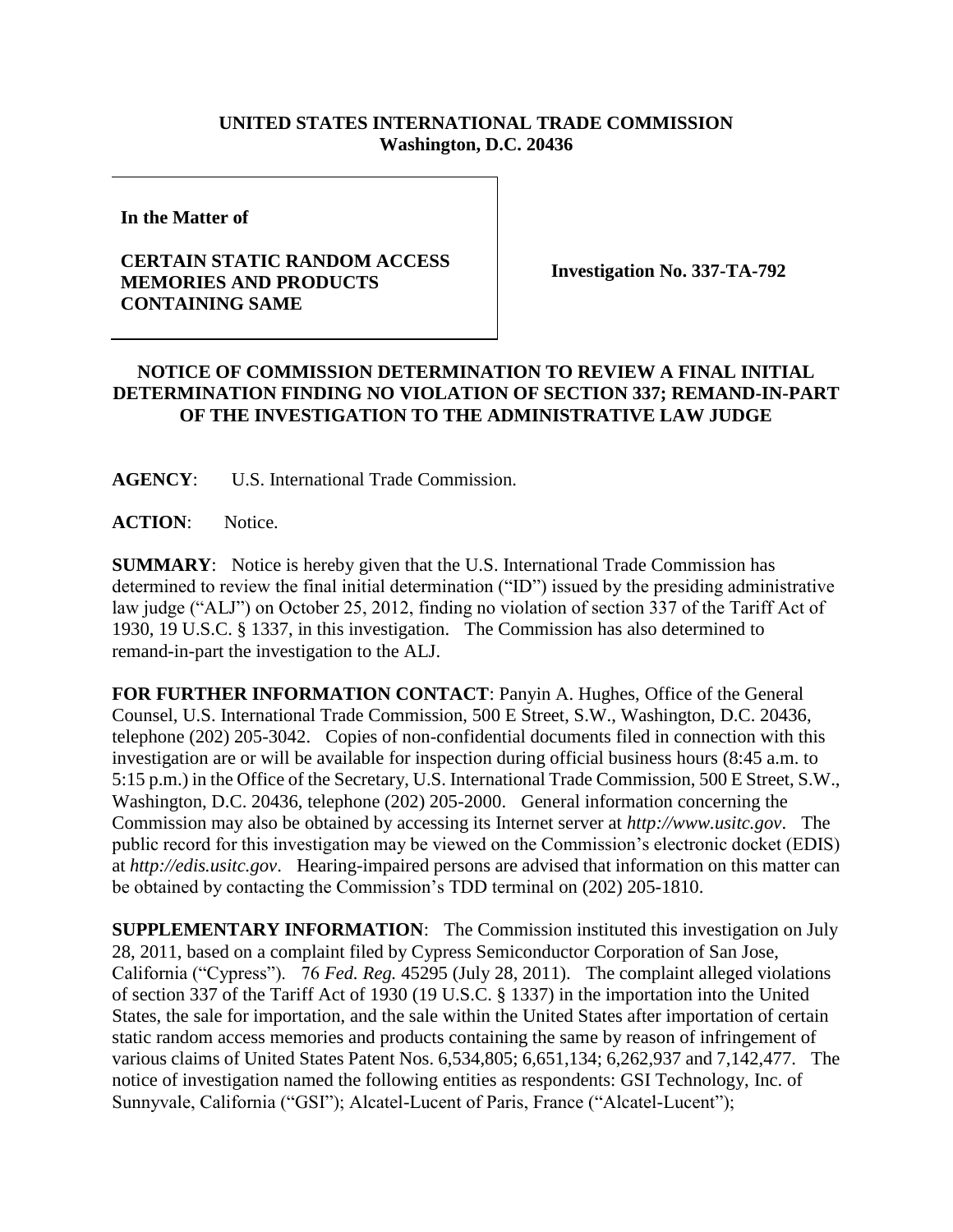Alcatel-Lucent USA, Inc. of Murray Hill, New Jersey ("Alcatel-Lucent USA"); Telefonaktiebolaget LM Ericsson of Stockholm, Sweden ("Ericsson LM"); Ericsson, Inc. of Plano, Texas ("Ericsson"); Motorola Solutions, Inc. of Schaumburg, Illinois ("Motorola"); Motorola Mobility, Inc. of Libertyville, Illinois ("MMI"); Arrow Electronics, Inc. of Melville, New York ("Arrow"); Nu Horizons Electronics Corp. of Melville, New York ("Nu Horizons"); Cisco Systems, Inc. of San Jose, California ("Cisco"); Hewlett Packard Company/Tipping Point of Palo Alto, California ("HP"); Avnet, Inc. of Phoenix, Arizona ("Avnet"); Nokia Siemens Networks US, LLC of Irving, Texas ("Nokia US"); Nokia Siemens Networks B.V. of Zoetermeer, Netherlands ("Nokia"); and Tellabs of Naperville, Illinois ("Tellabs"). The Office of Unfair Import Investigations is not a party to this investigation.

The following respondents were terminated from the investigation based on settlement agreements, consent orders, or withdrawal of allegations from the complaint: Alcatel-Lucent, Alcatel-Lucent USA, Ericsson, Arrow, Nu Horizons, Nokia US, and Nokia. The following respondents were terminated from the investigation based upon grant of summary determination of no violation of section 337: MMI, HP, Motorola, Tellabs, and Ericsson LM. The following respondents remain in the investigation: GSI, Cisco, and Avnet (collectively, "Respondents").

On October 25, 2012, the ALJ issued his final ID, finding no violation of section 337 by the remaining Respondents. Specifically, the ALJ found that the Commission has subject matter jurisdiction, *in rem* jurisdiction over the accused products, and *in personam* jurisdiction over the respondents. ID at 8. The ALJ also found that the importation requirement of section 337 (19 U.S.C. § 1337(a)(1)(B)) has been satisfied. *Id.* The ALJ, however, found that the accused products do not infringe the asserted patent claims. *See* ID at 16, 24, 39, and 55. The ALJ also found that Cypress failed to establish the existence of a domestic industry that practices the asserted patents under 19 U.S.C. § 1337(a)(2) for failure to establish the technical prong of the domestic industry requirement. *See* ID at 20, 31, 45, and 58. The ALJ did not consider the validity or enforceability of the asserted patents despite Respondents' assertion in both their pre-hearing and post-hearing briefs that the asserted patents are invalid and unenforceable. *See* ID at 20, 31, 45-46, and 59.

On November 7, 2012, Cypress filed a petition for review of the ID. That same day, Respondents filed a contingent petition for review. On November 15, 2012, the parties filed responses to the petition and contingent petition for review.

Having examined the record of this investigation, including the ALJ's final ID, the petitions for review, and the responses thereto, the Commission has determined to review the final ID in its entirety. The Commission does not seek further briefing at this time. The Commission remands the investigation to the ALJ to consider the parties' invalidity and unenforceability arguments and make appropriate findings.  $\frac{1}{1}$  In light of the remand, the ALJ shall set a new target date within thirty days of this notice consistent with the Remand Order.

 $\overline{a}$ 

 $<sup>1</sup>$  The ALJ should have resolved these issues given the procedural posture of this investigation</sup> (*i.e.*, post-hearing), and the absence of an extraordinary fact situation that would weigh heavily against resolving these material issues presented in the record. *See Certain Video Game Systems*